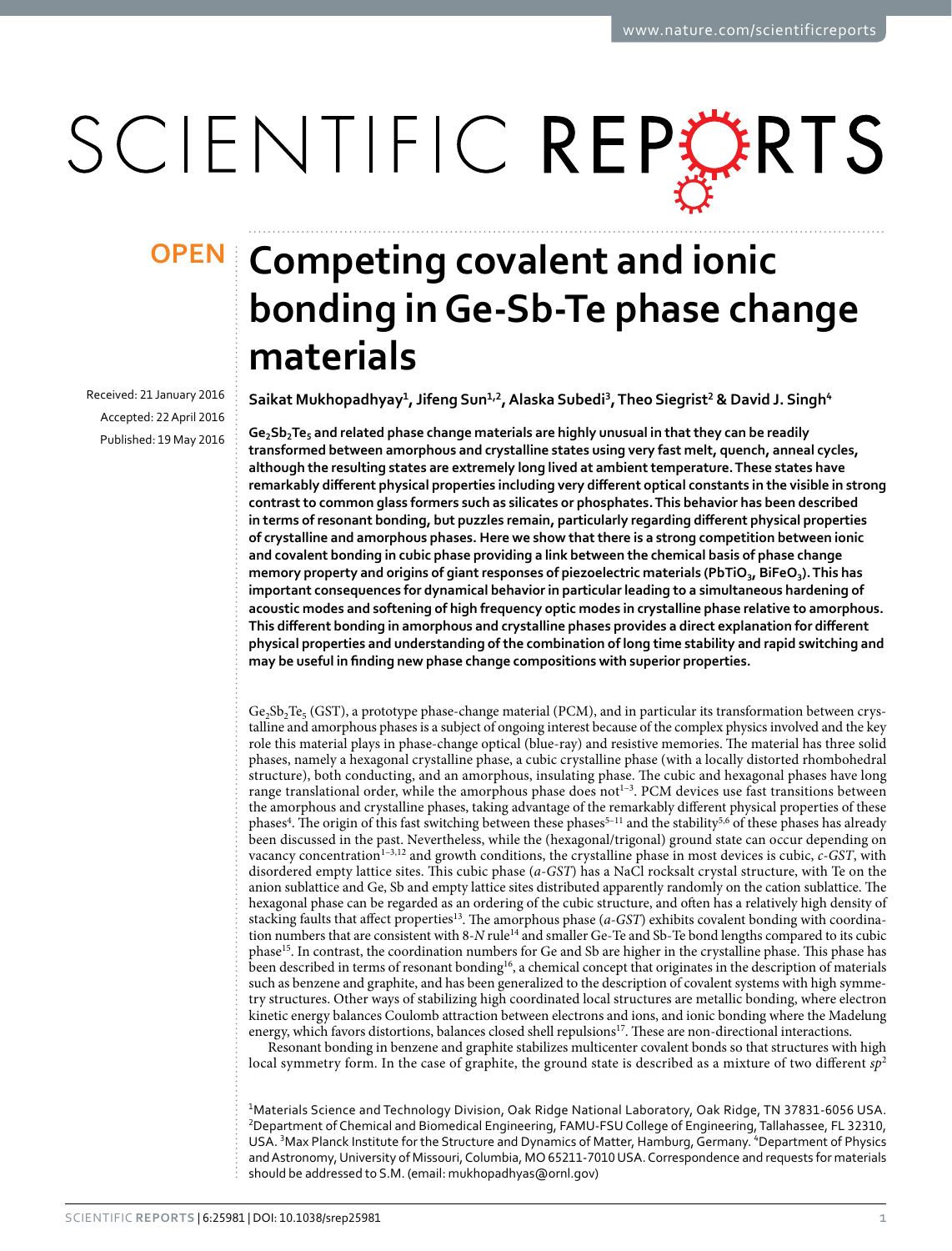

<span id="page-1-0"></span>**Figure 1.** (**a**) Absorption coefficient and (**b**) Reflectance of *c-GST* and *a-GST* as a function of energy based on the TB-mBJ functional. The corresponding experimental data are also shown for a better comparison. The experimental data for absorption coefficient was taken from Lee *et al.*[57](#page-7-0) and the Reflectance data for *c-GST*[58](#page-7-1) and *a-GST* were taken from Garcia *et al.*[58](#page-7-1) and Saito *et al.*[59,](#page-7-2) respectively.

alternating single-double bonding patterns on the six-membered carbon rings, leading to a highly stable high symmetry structure with stronger covalent bonds than the hypothetical lower symmetry structure with distorted rings that would occur with just one of these[16,](#page-6-8)[18](#page-6-10). In graphite and graphene the high symmetry resonantly bonded structure is semi-metallic and conducting in contrast to what is predicted for lower symmetry structures. In the case of GST, the high symmetry crystalline phase has octahedral, six-fold coordinated metal sites and is conducting while the amorphous phase, which may be characterized as distorted from a local point of view is insulating, supporting the analogy<sup>2[,16](#page-6-8)[,19](#page-6-12),20</sup>. However, given the local lattice distortions noted from both experimental<sup>[21](#page-6-14),[22](#page-6-15)</sup> and theoretical<sup>3</sup> investigations, it is clear that the meaning of "resonant bonding" in GST is very different from that in graphite, and the precise nature has not been fully established. In the resonant bonding picture discussed by Lucovsky and White<sup>[16](#page-6-8)</sup> and Littlewood<sup>23</sup>, covalent bonds stabilize highly symmetric states via sharing of electrons in the bonding network as in the case with the graphene. Naively, this has two consequences: (i) it implies a stabilization of the covalent bonding in crystalline PCMs, and (ii) it suggests that the basic bonding mechanism for amorphous and crystalline GST is the same, e.g. covalent bonding, although the details may differ. Therefore, it does not offer a direct answer to why the physical properties of these phases are so different. Furthermore it should be noted that in materials like graphene, resonant bonding leads to more stable covalent bonding than that in the (hypothetical) distorted structures, with the important result that graphene is a particularly strong material. Here we show that the stabilization of the cubic structure via resonant bonding is more subtle and has a relationship with the covalently bonded non-polar phases of oxide ferroelectrics. This is based on analysis of the electronic structures and bonding of models for *c-GST* and *a-GST*.

#### **Results**

A special quasirandom structure for *c-GST* and a structure derived using quenched *ab initio* molecular dynamics for *a-GST* were used. The calculated optical absorption coefficient and reflectivity for these two structural models are in accord with experiment over a wide range of energy [[Fig. 1\]](#page-1-0) and in particular, the optical reflectivity of the amorphous phase is much lower than the cubic phase in the visible, a property that is exploited in optical storage applications. The absorption coefficient was previously calculated from the extinction coefficient $24$  and as well, using first principle calculations with a larger supercell<sup>[24](#page-6-18),[25](#page-6-19)</sup> and they are in great agreement with our calculated absorption coefficient. Given the optical properties are strongly connected to the electronic structure and bonding, the inference is that these models contain the main differences in bonding that lead to the different optical properties of *c-GST* and *a-GST* and therefore, can be used to understand the differences in electronic structure. It is worth mentioning here that although both *c-GST* and *a-GST* are small gap semiconductors, high reflectivity was noted in the low-energy regime due to the high refractive index and high dielectric constant. The semiconducting nature, however, can be seen in the optical conductivity plot [[Fig. 2\]](#page-2-0) where *c-GST* and *a-GST* starts conducting only at energies higher than ~0.2*eV* and 0.3 *eV*, respectively. These are the calculated band gaps of the respective systems.

A comparison of the electron localization function (EL[F26\)](#page-6-20) of *c-GST* and *a-GST* [\[Fig. 3\]](#page-2-1) reveals a difference in the bonding between the two phases. In the amorphous phase, the distribution of the local maxima of the ELF is highly asymmetric about atom centers, and high values of ELF exist along lines connecting pairs of atoms. This implies covalent bonding in *a*-GST, in agreement with previous work<sup>[20](#page-6-13),[27](#page-6-21)</sup>. We calculated the effective coordination

numbers;  $N_i = \sum_i w_i$ , in terms of bond weight of the *i*<sup>th</sup> bond;  $w_i = \exp\left[1 - \left(\frac{l_i}{l_{av}}\right)^6\right]$ l ļ  $\overline{\phantom{a}}$ *l*  $\int_0^6$  $\left(\frac{u_i}{av}\right)$ , and weighted average bond 6

length;  $l_{av} = \frac{\sum_i l_i \exp \left[1 - \left(\frac{l_i}{l_{min}}\right)^6\right]}{1 - \left(\frac{l_i}{l_{min}}\right)}$ Į ļ ļ l Į  $-\left(\frac{l_i}{l}\right)^6$ l  $\left(\frac{u_i}{l_{min}}\right)$  $\left(\frac{u_i}{l_{min}}\right)$ *lav*  $l_i$  exp  $1$  $exp|1$  $i_l$   $l_i$   $\exp\left|1 - \left(\frac{l_i}{l_{min}}\right)\right|$ *l i lmin*  $\frac{n}{\epsilon_0}$ , where  $l_{min}$  is the smallest bond length of the Ge and Sb centered coordination pol-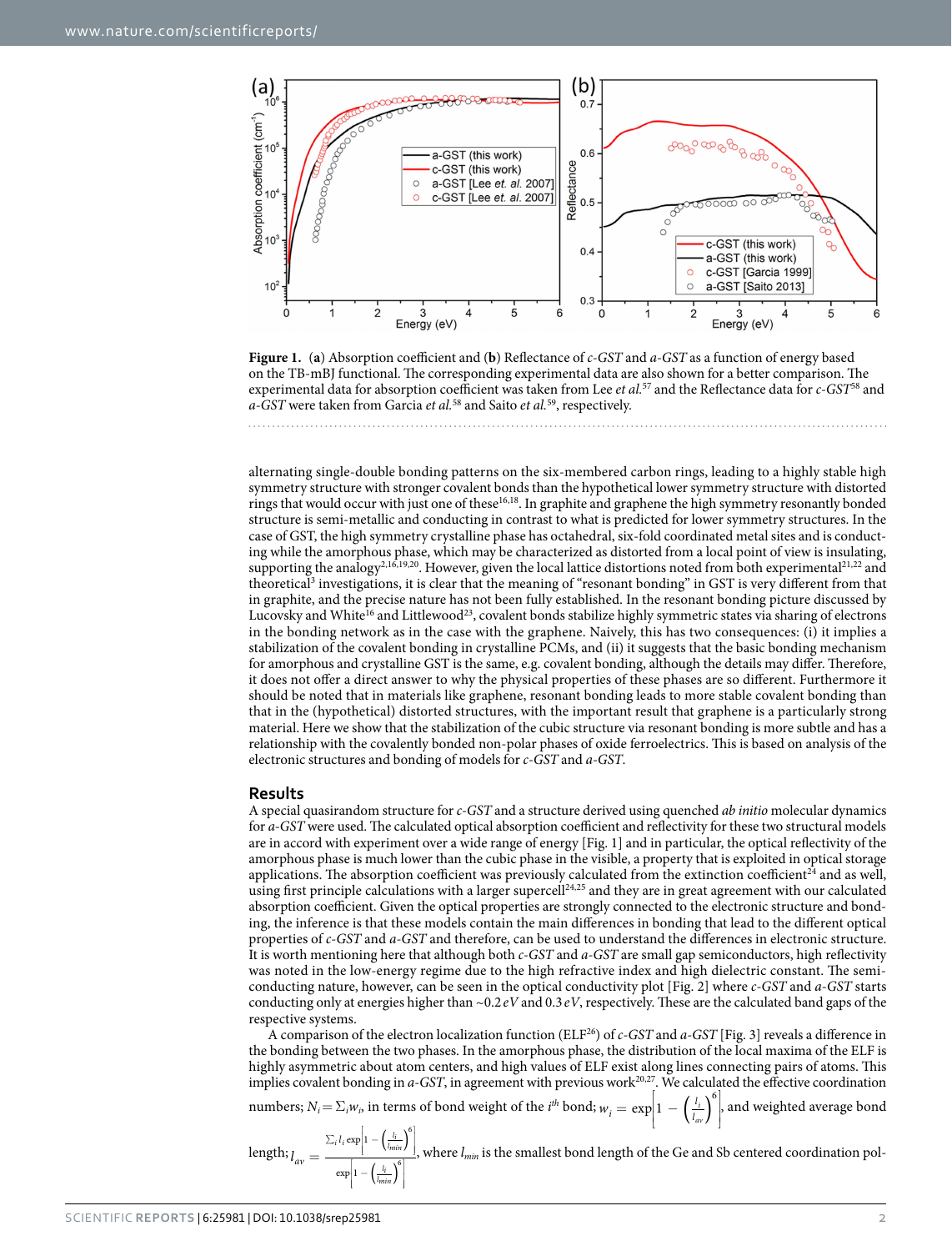

<span id="page-2-0"></span>**Figure 2. Optical conductivity of** *c-GST* **(red) and** *a-GST* **(black).** We plot the direction average of σ, i.e.,  $(\sigma_{xx} + \sigma_{yy} + \sigma_{zz})$ 3 to eliminate artificial anisotropy.



<span id="page-2-1"></span>**Figure [3](#page-6-16).** Electron localization function of (a)  $c$ -GST and (b)  $a$ -GST at an iso-surface value of 0.02 e/Å<sup>3</sup>. The violet, orange, and brown spheres stand for Ge, Sb and Te atoms, respectively.

yhedra[28](#page-7-3). The calculated coordination number [Ge (2.9–4.4) and Sb (2.7–3.5)] are consistent with the 8-*N* rule, which further supports covalent bonding in *a-GST*.

On the other hand, the distribution of the local maxima of the ELF in *c-GST* is more symmetric around the ions, i.e. consistent with the structural motivation for the resonant bonding in *c-GST*. However, local maxima in the ELF are not evident on lines connecting pairs of atoms in the relaxed structure. This would indicate reduced covalent sharing of electrons in *c-GST* on a local level. In a simple resonant bonding picture, high values of ELF along the lines joining pairs of atoms is expected as it would have enhanced covalency due to the resonant characteristic. However, the ELF of *c-GST* as shown in [Fig. 3\(a\)](#page-2-1) lacks this feature.

Both the *a-GST* and *c-GST* models show strong local structural distortions. The metal atoms (Ge and Sb) in *c-GST* are displaced with respect to their ideal rocksalt positions in the relaxed structure (Fig. S1 in Supplementary Information), and the Te-Sb-Te, Te-Ge-Te and Ge-Te-Sb bond-angles vary widely, ranging from 164<sup>0</sup> to 175<sup>0</sup>. This is in contrast to tetradymite,  $Bi_2Te_3^{39}$  and also  $Sb_2Te_3^{30}$  $Sb_2Te_3^{30}$  $Sb_2Te_3^{30}$  both of which exhibit less variance than *c*-GST (note that  $Sb<sub>2</sub>Te<sub>3</sub>$  is a low temperature phase change material<sup>31</sup>).

The nearest neighbor distances of Ge and Sb atoms in *c-GST* and *a-GST* are given in [Fig. 4.](#page-3-0) A number of stud-ies have focused on the average characteristic bond lengths<sup>[3,](#page-6-16)32</sup>, and it has been shown from both the theoretical and experimental studies that the Ge-Te bond lengths [DFT: 2.78<sup>32</sup>, XRD: 2.61<sup>15</sup>, EXAFS: 2.63<sup>33</sup>] are slightly shorter than Sb-Te bonds [DFT: 2.93[32](#page-7-7), XRD: 2.85[15,](#page-6-7) EXAFS: 2.8[333\]](#page-7-8) in *a-GST*. These bonds were reported to be elongated in *c*-GST [Ge-Te: 2.83 and Sb-Te: 2.91] from XRD studies<sup>15</sup>. We also find that the average Sb-Te bond length [3.11Å for *c-GST* and 3.09Å for *a-GST*] is longer than the average Ge-Te bond length [3.01Å for *c-GST* and 2.87Å for *a-GST*] in both the phases, and the average Sb-Te bond length is longer in *c-GST* compared to *a-GST*. The longer average bond length in *c-GST* again suggests reduced covalency in this phase.

It should be noted that the distribution of bond lengths is narrower in *c-GST* than *a-GST*. As a result, *c-GST* has fewer long bonds than *a-GST* (again see [Fig. 4\)](#page-3-0) even though the average bond lengths are larger in *c-GST*. This is a consequence of the lower average coordination numbers in *a-GST* (note that *a-GST* has a larger volume, which partly compensates this).

The lengthening of the Ge-Te bonds will strongly affect the vibrational properties of *c-GST*. This is reflected in the vibrational properties, which can be measured by inelastic neutron or x-ray scattering. [Figure 5](#page-3-1) shows the calculated phonon density of states for *c-GST* and *a-GST* projected on the constituent atoms. The results are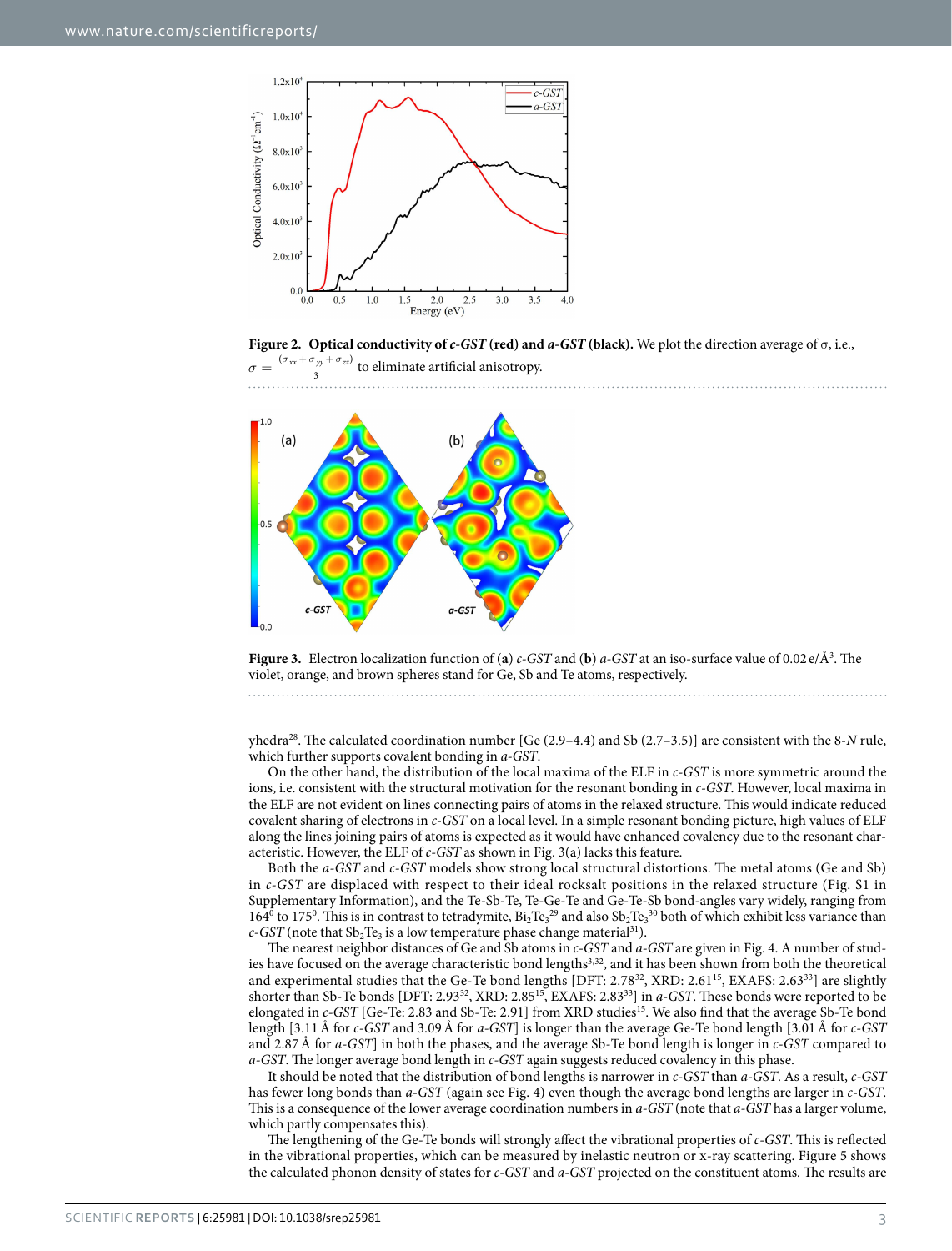

<span id="page-3-0"></span>



<span id="page-3-1"></span>

qualitatively consistent with neutron measurements for  $\text{GeSb}_2\text{Te}_4$ , which is a related phase change material<sup>34</sup>. The most significant difference is the simultaneous hardening of acoustic modes and softening of higher frequency optic modes in *c-GST* with respect to *a-GST*. While the former acts to enhance the phonon group velocity, the later reduces the phase space for three-phonon scattering processes yielding higher thermal conductivity in *c-GST*. This is consistent with the measured thermal conductivity behavior in these phase[s12](#page-6-4),[35](#page-7-10). Although the characteristic Sb peaks in [Fig. 5](#page-3-1) do not undergo dramatic changes, the modes around 3 THz are suppressed in *a-GST* compared to that in *c-GST*.

The hardening of acoustic modes in *c-GST* can be traced to the disappearance of the very long Ge-Te and Sb-Te bonds in this phase, and possibly the alignment of the bonding orbitals. This leads to a shift of their characteristic peak frequency to a higher frequency (at  $\sim$  1.5 THz). It is interesting to note that the hard modes containing significant Te character around 5 THz in *a-GST* are suppressed in *c-GST* and new softer modes appear around 3 THz. These modes were previously assigned to the transverse and longitudinal optic modes in  $\alpha$ -GeTe<sup>[34](#page-7-9)</sup> but we find that these modes are more complex in nature and involve vibrational motions of Sb and Ge cages and may reflect some degree of Te-Te bonding. However, the most striking effect of crystallization is the removal of pure Ge stretching modes at 6 and 6.6 THz resulting in the optic mode softening in *c-GST*. As seen in [Fig. 5](#page-3-1), there is only a small contribution from Te and Sb in this frequency range. This can be attributed to the elongation of the shortest Ge-Te bonds in *a-GST* upon crystallization as shown in [Fig. 4](#page-3-0). Optic mode softening upon crystallization was observed previously<sup>34</sup> but was discussed in terms of Sb-Te bonds, while we find that the Ge-Te bonds play a key role. The softening of the high frequency phonons in *c-GST*, which is related to the weakening of nearest neighbor bonding, again shows that the bonding in *c-GST* is less covalent and, rather more ionic in nature, as compared to *a-GST*.

The difference in bonding in *c-GST* and *a-GST* can also be understood in terms of the changes in cross-gap hybridization. The atom- and orbital-resolved densities of states of *c-GST* and *a-GST* are shown in [Fig. 6](#page-4-0). The Ge and Sb *s states* are energetically separated from the corresponding *p* states and are fully occupied. The Ge and Sb *p* states are higher in energy and take part in bonding. In both phases, it is apparent that the nature of conduction bands is quite different from the valence bands. More specifically, the valence bands have much higher Te *p* character than the conduction bands and conversely, the conduction bands have more Sb and Ge *p* character than the valence bands. This reflects the polar nature of the bonds and is an important reason for considering whether an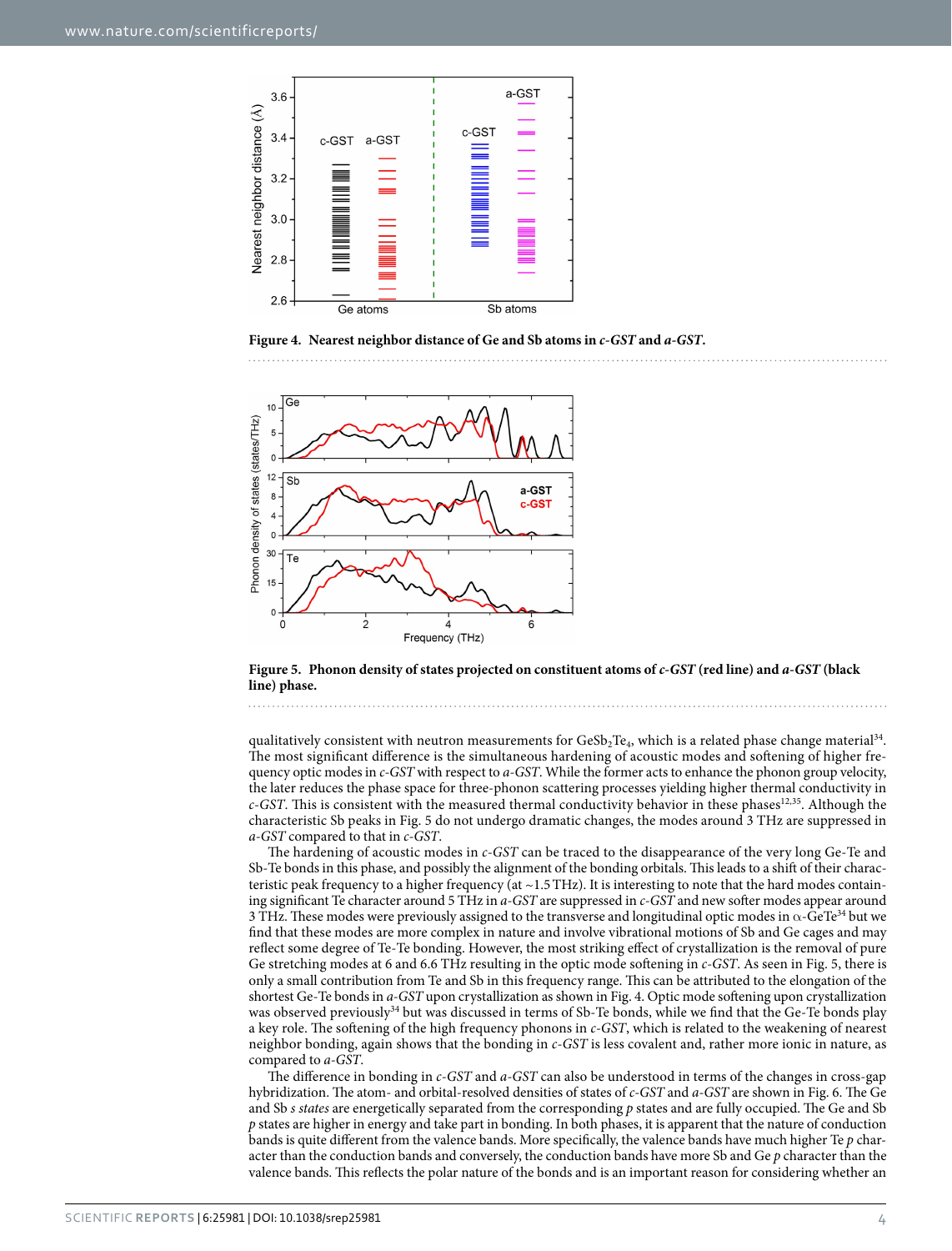

<span id="page-4-0"></span>**Figure 6. Orbital resolved density of states of** *c-GST* **(top panel) and** *a-GST* **(bottom panel) projected on Ge, Sb and Te atoms.** 

ionic starting point can be used for understanding the bonding of GST. Besides this we note that there is less Te *p* character above the gap in *c-GST*, which implies that the bonding is more polar and, consequently, less covalent in this phase. This can also be discussed from the point of view of an ionic system with cross-gap hybridization (i.e. hybridization of nominally occupied Te *p* states and nominally unoccupied Ge/Sb *p* states). The starting point is then an ionic picture in which the chalcogen *p*-states are occupied and the metal *p* states are unoccupied, i.e. forming the valence and conduction bands, respectively. The metal-chalcogen hybridization is then cross-gap hybridization as has been discussed for GeTe<sup>36</sup>, which has a polar ferroelectric type structure. We use this as a starting point for discussing the bonding. A comparison of the total density of states [Fig. S2 in Supplementary Information] in these phases shows an increase in splitting of the valence and conduction bands in going from *c-GST* to *a-GST*, not just at the band edges, but over the whole valence energy region. Since the valence band contains the nominally bonding states, and the conduction bands antibonding states, this opening suggests stronger covalency in *a-GST*. In any case, this change is reflected in the optical properties. In particular, the optical properties [[Fig. 1](#page-1-0)] show changes not only at energies comparable to the band gap, which is in the infrared below 1 eV, but at higher energies into the blue part of the visible and beyond. Furthermore, the mixing amount of metal *p*-character in the valence bands, especially the lower valence bands is higher in *a-GST*. This is very similar to what is seen in PbTiO<sub>3</sub><sup>37</sup>. In oxide ferroelectric materials<sup>37–39</sup>, this cross-band gap hybridization results in enhanced Born-effective charges  $(Z^*)$  as compared to the nominal valence charges on the individual atoms and ultimately is responsible for the ferroelectricity. In other words, in oxide ferroelectrics the hybridization of the nominally occupied O 2p states with nominally unoccupied states on the cations e.g. the Ti 3d states of BaTiO<sub>3</sub> and the Pb 6p and Ti 3d states in PbTiO<sub>3</sub> leads to enhanced Born charges that underlie the ferroelectricity of these materials. As mentioned, high symmetry ionic structures such as perovskite and rocksalt can occur because of an interplay of closed shell ionic repulsions and the Coulomb (Madelung) attraction of opposite sign charged ions. While the Coulomb interactions would favor distortions that would have low symmetry structures with some short bond lengths, the stronger functional dependence on bond length of the repulsive interaction forces ions to take the highly coordinated structures characteristic of simple ionic compounds. Cross gap hybridization of metal *p* and *d* states with oxygen *p* states enhances the tendency towards distortion and leads to ferroelectric instabilities in materials such as BaTiO<sub>3</sub> and PbTiO<sub>3</sub>. These enhanced Born charges, while reflecting cross gap covalency, can be viewed as an enhancement of the nearest neighbor Coulomb attractions.

We calculated the Born effective charges on the individual atoms in *c*-GST and *a*-GST using density functional perturbation theory. Due to the lack of symmetry in these phases, neither the dielectric tensors nor the Born effective charges have any symmetry. For a better comparison, we averaged the diagonal terms of dielectric con- $\text{stant} \left[ \left[ \varepsilon_{ijk}^{\infty} \right] / 3 \right]$  and Born effective charge  $[Tr \left[ Z_{ijk}^{\infty} \right] / 3]$  tensors [Fig. S3 in Supplementary Information].

Our calculations overestimate the dielectric constant (ɛ<sup>∝</sup>) for *c-GST* (42.7) and *a-GST* (22.9) relative to the measured values of 33.3 and 16.0, respectively<sup>[2](#page-6-11)</sup>. This is commonly the case in density functional calculations and is related to the underestimation of band gaps.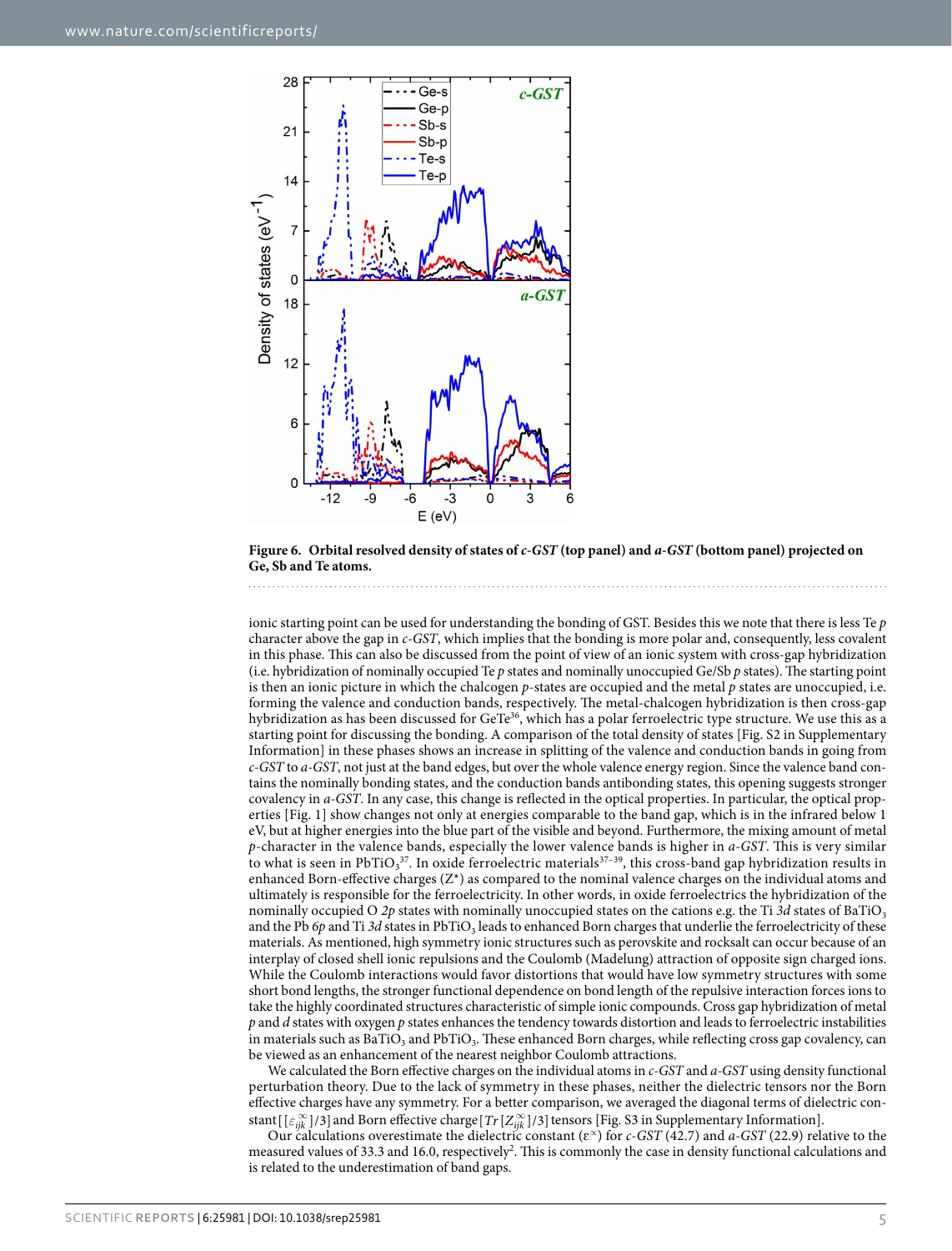<span id="page-5-0"></span>

| Born effective charges (e) | Ge   | Sb   | Te.     |
|----------------------------|------|------|---------|
| $c$ -GST                   | 4.89 | 7.34 | -4.44   |
| $a$ -GST                   | 2.19 | 2.02 | $-1.67$ |

**Table 1. Average Born effective charges on individual atoms of** *c-GST* **and** *a-GST***.**



<span id="page-5-1"></span>

Nevertheless, the magnitudes of the average Born effective charges [\(Table 1\)](#page-5-0) in *a-GST* are notably smaller implying that charges are delocalized along the bonds, a true signature of covalently bonded system. On the other hand, the Born charges are enhanced in *c*-GST, a signature of a situations like in ABO<sub>3</sub><sup>38-41</sup> where one has an essentially ionic bonded material with Born charges enhanced by cross gap hybridization. This is a different situation from ordinary polar-covalent materials, such as GaAs, where the Born charges are reduced from the nominal valences by hybridization. In any case, large Born charges soften the polar transverse optical modes in a material and make the lattice susceptible to polar distortions, which then leads to high dielectric constant, as seen in GST. In general high dielectric constants screen defects and favor high mobility in semiconductors $42$ , and this is expected to be important for the electronic properties of *c-GST*, which has significant conductivity in spite of a very strongly disordered cation lattice.

The core level shifts are also instructive. [Figure 7](#page-5-1) shows the relative positions of the *1s* core levels of Ge and Sb relative to the average *1s* position core level of Te. As seen in [Fig. 7,](#page-5-1) the *c-GST* cation *1s* levels are lower with respect to *a-GST* by several tenths eV. In ionic materials, stable structures are ones where the cations occur on sites that are favorable for positively charged species, in other words, sites that are repulsive to electrons, and vice versa for anions. We carried out calculations for PbTiO<sub>3</sub> with the PBE GGA functional. We find that the deep core Pb *1s* and Ti *1s* levels shift upward in energy relative to the average O *1s* position in going from the higher symmetry cubic structure to the tetragonal ferroelectric structure, similar to the behavior of GST going from the cubic to the amorphous phase (note that the *1s* level position is a measure of the on-site Coulomb potential). This shift is by 0.45 eV and 0.52 eV for Pb and Ti, respectively, in PbTiO<sub>3</sub>. Thus as measured by the core levels, which follow the Coulomb potential, the cation sites are more favorable from an ionic point of view in the distorted structure even though the distorted structure is more covalent, consistent with the above discussion. We find the same situation in the core level positions of GST in going from *c-GST* to *a-GST*. *c-GST* is a disordered material with a net cubic symmetry that precludes an overall net polarization similar to relaxor ferroelectric oxides. The large Born charges, which come from cross gap hybridization, again similar to the relaxors, imply local polar behavior as polarization is given by the product of the atomic displacement from the ideal symmetric site times the Born charge.

#### **Discussion**

In summary, we investigated models of *c-GST* and *a-GST* and show a different bonding nature between the two phases, specifically a greater degree of covalency in *a-GST*. The results show a connection between this phase change material and classical ferroelectric materials, such as  $BaTiO<sub>3</sub>$  and  $PbTiO<sub>3</sub>$ . This provides additional richness to the concept of resonant bonding and in particular shows new aspects beyond the classical resonant bonding of materials like graphite. There are also certain consequences. First of all, switching between an ionic and a more covalent structure does not require diffusion of atoms and therefore can be fast. However, it does require coordinated motion of many atoms because coordination is key to a covalent structure, as expressed in the 8-N rule, while Coulomb interactions with extended range are important for ionic structures. This characteristic provides a framework in which one can have both fast crystallization at elevated temperature and an extremely long lived metastable amorphous phase at lower temperature.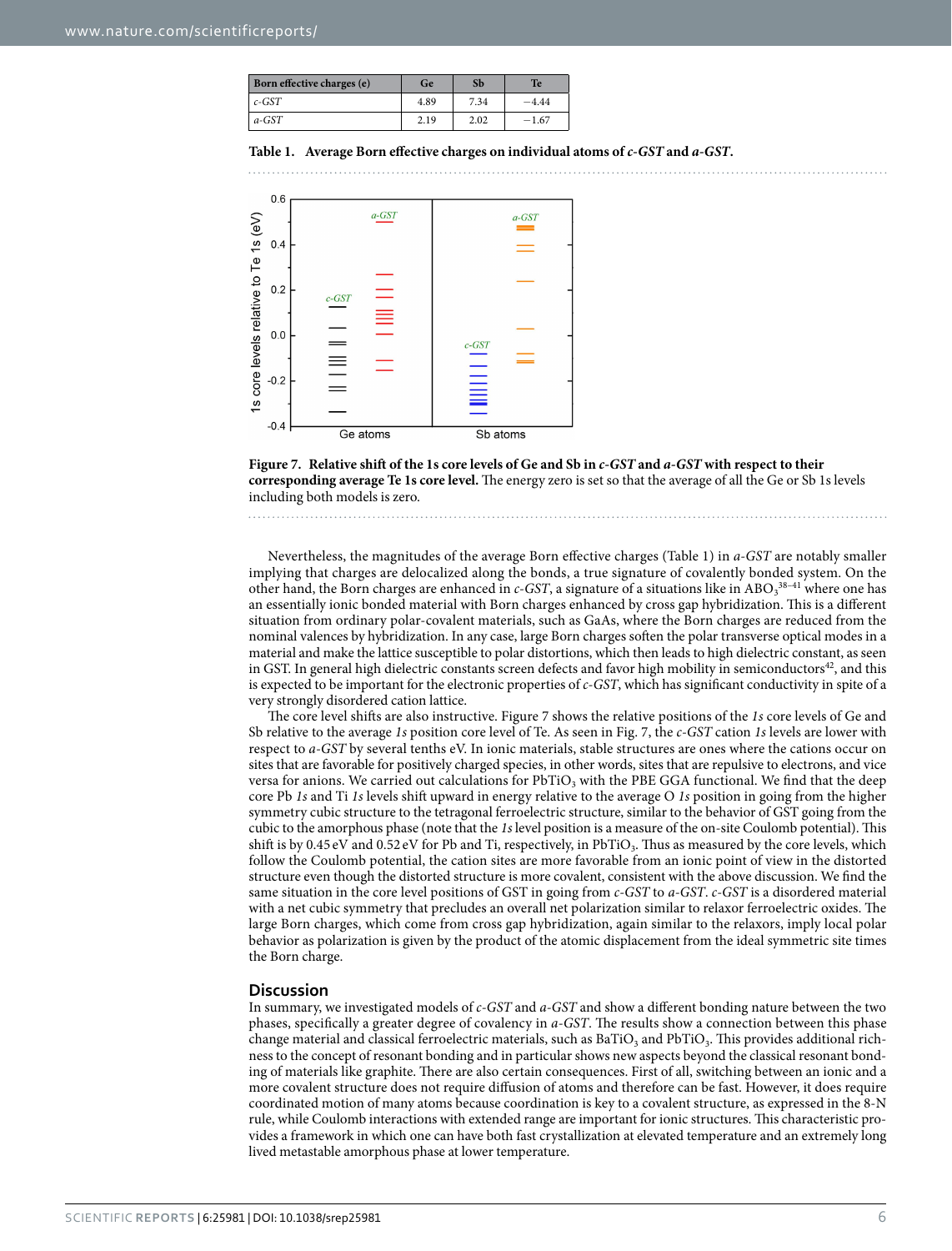Secondly, the cubic phases of classic oxide ferroelectrics, specifically  $KNbO_3$  and BaTiO<sub>3</sub> show highly ani-sotropic long correlations of atomic displacements along chains of atoms<sup>[43,](#page-7-15)44</sup>. These are a consequence of the directional covalent interactions and covalent bond competition, a concept which explains many features of the structure of complex ferroelectrics and can be used to construct precise force fields for simulating properties<sup>[45,](#page-7-17)46</sup>. This suggests experiments on cubic GST looking for long range correlations of atomic displacements associated with the *p*-electron bonding network. In any case, the present results show an interplay of ionic and covalent bonding in GST, which is important in understanding the physical properties of this material and provides additional richness to the concept of resonant bonding.

#### **Methods**

The internal coordinates were optimized starting with the experimental lattice paramete[r47](#page-7-19) using projector augmented wave (PAW)[48,](#page-7-20)[49](#page-7-21) approach within the *Generalized Gradient Approximation* (*GGA*) of density functional theory. We used the Perdue-Burke-Ernzerhof (PBE)[50,](#page-7-22)[51](#page-7-23) exchange-correlation functional as implemented in VASP<sup>52,53</sup>. A 2  $\times$  2  $\times$  2 Monkhorst-Pack grid was used for K-points sampling of the Brillouin zone of the unit cell with an energy cutoff of 550 eV. The convergence threshold for the energy was set to 10<sup>-8</sup> *eV* and 10<sup>-6</sup> eV/Å for its gradient. We employed finite displacement method using (VASP-phonop[y54\)](#page-7-26) using periodic boundary conditions to calculate the harmonic force constants for all the phases discussed in this study with a higher convergence threshold (10<sup>−</sup><sup>8</sup> eV/Å) for energy. For *c-GST*, we generated two special quasi-random structures (SQS). These were a 27-atom and a 45 atom cells. We used the prescription of Zunger *et al.*[55](#page-7-27) and a Monte Carlo optimization as implemented in the ATAT code. The SQSs were generated such that all the pair correlation functions (PCF) up to the next nearest neighbors are identical to the average PCF of an infinite random structure [see Fig. S4 in Supplementary Information]. The results were similar for the two cells, and here we focus on the larger one. For *a-GST* we used the larger SQS structure, increased the volume by 9.5% corresponding to the volume difference of the phases, raised the temperature to 2000K in 2ps, held at 2000K for a further 3ps and then cooled to 300K over 1ps in an ab initio molecular dynamics run. We then fully relaxed the atomic positions. The optical proper-ties were calculated using the linearized augmented planewave method as implemented in the WIEN2k<sup>[56](#page-7-28)</sup> code. Spin-orbit coupling was included. The self-consistent calculations were performed with a  $4 \times 4 \times 4$  k-point grid of 36 k points in the irreducible Brillouin zone. Optical properties were calculated using a  $8 \times 8 \times 8$  k-mesh. We used well converged basis sets with LAPW basis size corresponding to  $R_{MT}K_{max} = 9.0$ , where  $R_{MT}$  is the smallest sphere radius and  $K_{max}$  is the plane-wave cutoff parameter. LAPW sphere radii of 2.47 Bohr, 2.5 Bohr and 2.5 Bohr were used for Ge, Sb and Te, respectively.

#### **References**

- <span id="page-6-0"></span>1. Lee, T. H. & Elliott, S. R. Ab Initio Computer Simulation of the Early Stages of Crystallization: Application to Ge2Sb2Te5 Phase-Change Materials. *Phys. Rev. Lett.* **107,** 145702 (2011).
- <span id="page-6-11"></span>2. Shportko, K. *et al.* Resonant bonding in crystalline phase-change materials. *Nat. Mater.* **7,** 653–658 (2008).
- <span id="page-6-16"></span>3. Welnic, W. *et al.* Unravelling the interplay of local structure and physical properties in phase-change materials. *Nat. Mater.* **5,** 56–62 (2006).
- <span id="page-6-1"></span>4. Ovshinsk. Sr. Reversible Electrical Switching Phenomena in Disordered Structures. *Phys. Rev. Lett.* **21,** 1450 (1968).
- <span id="page-6-2"></span>5. Kolobov, A. V., Mishchenko, A. S., Fons, P., Yakubenya, S. M. & Tominaga, J. A possible mechanism of ultrafast amorphization in phase-change memory alloys: an ion slingshot from the crystalline to amorphous position. *J. Phys-Condens Mat*. **19,** 455209 (2007).
- <span id="page-6-3"></span>6. Hada, M. *et al.* Ultrafast time-resolved electron diffraction revealing the nonthermal dynamics of near-UV photoexcitation-induced amorphization in Ge2Sb2Te5. *Sci. Rep.-Uk* **5,** 13530 (2015).
- 7. Kohara, S. *et al.* Structural basis for the fast phase change of Ge2Sb2Te5: Ring statistics analogy between the crystal and amorphous states. *Appl. Phys. Lett.* **89,** 201910 (2006).
- 8. Hegedus, J. & Elliott, S. R. Microscopic origin of the fast crystallization ability of Ge-Sb-Te phase-change memory materials. *Nat. Mater.* **7,** 399–405 (2008).
- 9. Loke, D. *et al.* Breaking the Speed Limits of Phase-Change Memory. *Science* **336,** 1566–1569 (2012).
- 10. Wuttig, M. & Yamada, N. Phase-change materials for rewriteable data storage (vol 6, pg 824, 2007). *Nat. Mater.* **6,** 1004–1004 (2007). 11. Wuttig, M. Phase-change materials-Towards a universal memory? *Nat. Mater.* **4,** 265–266 (2005).
- <span id="page-6-4"></span>12. Siegert, K. S. *et al.* Impact of vacancy ordering on thermal transport in crystalline phase-change materials. *Rep. Prog. Phys.* **78,** 013001 (2015).
- <span id="page-6-5"></span>13. Nam, S. W. *et al.* Electrical Wind Force-Driven and Dislocation-Templated Amorphization in Phase-Change Nanowires. *Science* **336,** 1561–1566 (2012).
- <span id="page-6-6"></span>14. Mott, N. F. Electrons in Disordered Structures. *Adv. Phys*. **16,** 49 (1967).
- <span id="page-6-7"></span>15. Kolobov, A. V. *et al.* Understanding the phase-change mechanism of rewritable optical media. *Nat. Mater.* **3,** 703–708 (2004).
- <span id="page-6-8"></span>16. Lucovsky, G. & White, R. M. Effects of Resonance Bonding on Properties of Crystalline and Amorphous Semiconductors. *Phys. Rev. B* **8,** 660–667 (1973).
- <span id="page-6-9"></span>17. Pauling, L. *The Nature of the Chemical Bond and the Structure of Molecules and Crystals*. 3rd edn, (Cornell University Press, 1960).
- <span id="page-6-12"></span><span id="page-6-10"></span>18. Pauling, L. *Nature of Chemical Bond* (Cornell Univ. Press 1939).
- 19. Kolobov, A. V., Krbal, M., Fons, P., Tominaga, J. & Uruga, T. Distortion-triggered loss of long-range order in solids with bonding energy hierarchy. *Nat. Chem*. **3,** 311–316 (2011).
- <span id="page-6-13"></span>20. Sun, Z. M. *et al.* Pressure-induced reversible amorphization and an amorphous-amorphous transition in Ge2Sb2Te5 phase-change memory material. *Proc. Natl. Acad. Sci. USA* **108,** 10410–10414 (2011).
- <span id="page-6-14"></span>21. Shamoto, S. *et al.* Large displacement of germanium atoms in crystalline Ge2Sb2Te5. *Appl. Phys. Lett.* **86,** 081904 (2005).
- <span id="page-6-15"></span>22. Shayduk, R. & Braun, W. Epitaxial films for Ge-Sb-Te phase change memory. *J. Cryst. Growth* **311,** 2215–2219 (2009).
- <span id="page-6-17"></span>23. Littlewood, P. B. The Crystal-Structure of Iv-Vi Compounds.1. Classification and Description. *J. Phys. C Solid State* **13,** 4855–4873 (1980).
- <span id="page-6-18"></span>24. Park, J. W. *et al.* Optical properties of pseudobinary GeTe, Ge2Sb2Te5, GeSb2Te4, GeSb4Te7, and Sb2Te3 from ellipsometry and density functional theory. *Phys. Rev. B* **80,** 115209 (2009).
- <span id="page-6-19"></span>25. Da Silva, J. L. F., Walsh, A. & Lee, H. L. Insights into the structure of the stable and metastable (GeTe)(m)(Sb2Te3)(n) compounds. *Phys. Rev. B* **78,** 224111 (2008).
- <span id="page-6-20"></span>26. Savin, A., Nesper, R., Wengert, S. & Fassler, T. F. ELF: The electron localization function. *Angew. Chem. Int. Edit*. **36,** 1809–1832 (1997).
- <span id="page-6-21"></span>27. Simpson, R. E. *et al.* Interfacial phase-change memory. *Nat. Nanotechnol*. **6,** 501–505 (2011).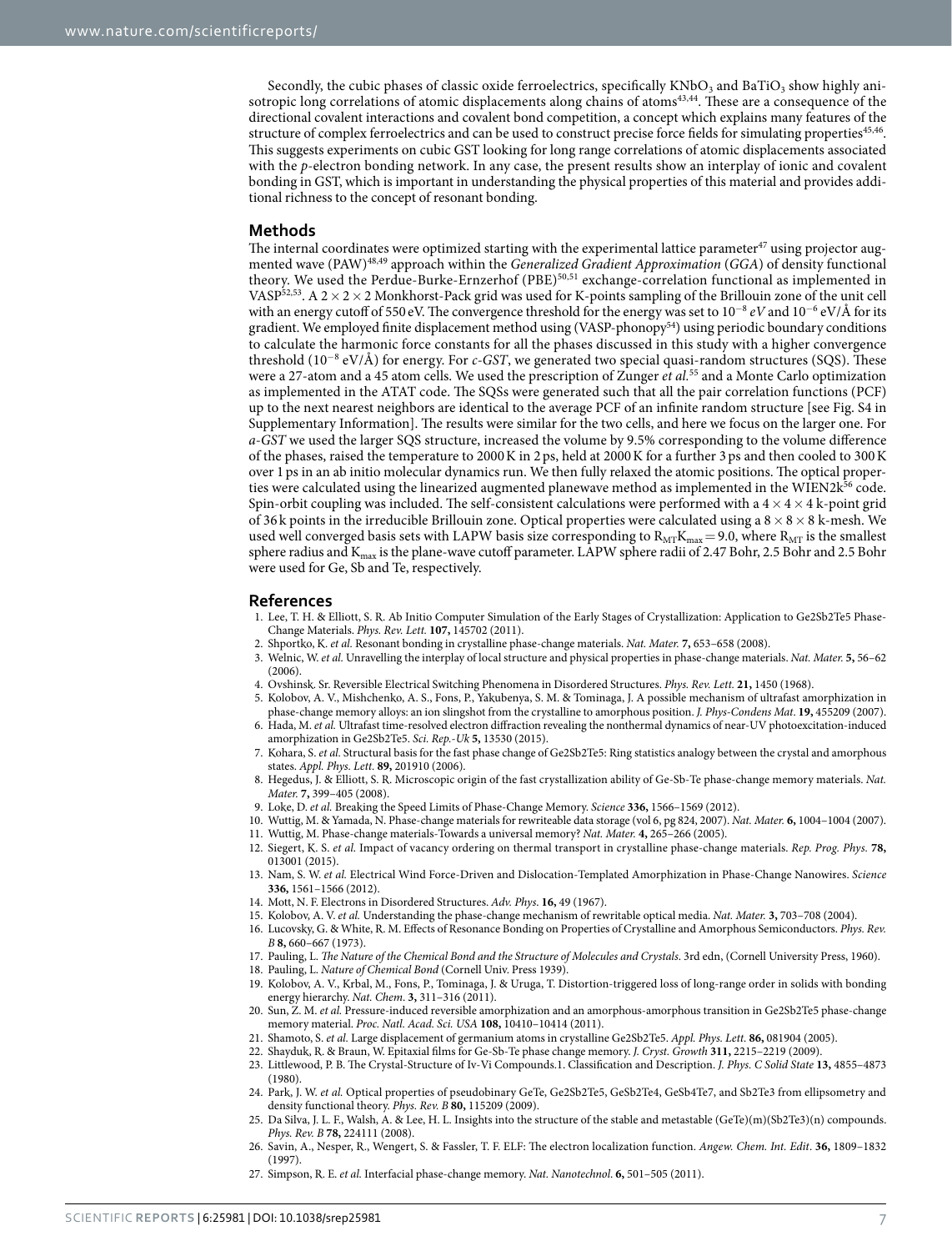- <span id="page-7-3"></span>28. Hoppe, R. Effective Coordination Numbers (Econ) and Mean Fictive Ionic-Radii (Mefir). *Z. Kristallogr.* **150,** 23–52 (1979).
- <span id="page-7-5"></span><span id="page-7-4"></span>29. Lee, S. *et al.* Resonant bonding leads to low lattice thermal conductivity. *Nat. Commun* **5,** 3525 (2014).
- 30. Kokh, K. A. *et al.* Microstructural and vibrational properties of PVT grown Sb2Te3 crystals. *Solid State Communications* **177,** 16–19  $(2014)$
- <span id="page-7-6"></span>31. Lankhorst, M. H. R., van Pieterson, L., van Schijndel, M., Jacobs, B. A. J. & Rijpers, J. C. N. Prospects of doped Sb-Te phase-change materials for high-speed recording. *Japanese Journal of Applied Physics Part 1-Regular Papers Short Notes & Review Papers* **42,** 863–868 (2003).
- <span id="page-7-7"></span>32. Akola, J. & Jones, R. O. Structural phase transitions on the nanoscale: The crucial pattern in the phase-change materials Ge2Sb2Te5 and GeTe. *Phys. Rev. B* **76,** 235201 (2007).
- <span id="page-7-8"></span>33. Baker, D. A., Paesler, M. A., Lucovsky, G., Agarwal, S. C. & Taylor, P. C. Application of bond constraint theory to the switchable optical memory material Ge2Sb2Te5. *Phys. Rev. Lett.* **96,** 255501 (2006).
- <span id="page-7-9"></span>34. Matsunaga, T. *et al.* Phase-Change Materials: Vibrational Softening upon Crystallization and its Impact on Thermal Properties. *Adv. Funct. Mater.* **21,** 2232–2239 (2011).
- <span id="page-7-10"></span>35. Lyeo, H. K. *et al.* Thermal conductivity of phase-change material Ge2Sb2Te5. *Appl. Phys. Lett.* **89,** 151904 (2006).
- <span id="page-7-11"></span>36. Singh, D. J. Optical properties of cubic and rhombohedral GeTe. *J. Appl. Phys.* **113,** 203101 (2013).
- <span id="page-7-12"></span>37. Cohen, R. E. Origin of Ferroelectricity in Perovskite Oxides. *Nature* **358,** 136–138 (1992).
- <span id="page-7-13"></span>38. Ghosez, P., Michenaud, J. P. & Gonze, X. Dynamical atomic charges: The case of ABO(3) compounds. *Phys. Rev. B* **58,** 6224–6240 (1998).
- 39. Zhong, W., Kingsmith, R. D. & Vanderbilt, D. Giant Lo-to Splitting Sin Perovskite Ferroelectrics. *Phys. Rev. Lett.* **72,** 3618–3621  $(1994)$
- 40. Last, J. T. Infrared-Absorption Studies on Barium Titanate and Related Materials. *Phys. Rev.* **105,** 1740–1750 (1957).
- 41. Axe, J. D. Apparent Ionic Charges and Vibrational Eigenmodes of Batio3 and Other Perovskites. *Phys. Rev.* **157,** 429-& (1967).
- <span id="page-7-14"></span>42. Du, M. H. & Singh, D. J. Enhanced Born charge and proximity to ferroelectricity in thallium halides. *Phys. Rev. B* **81,** 144114 (2010).
- <span id="page-7-15"></span>43. Comes, R., Lambert, M. & Guinier, A. The chain structure of BaTiO3 and KNbO3. *Solid State Communications* **6,** 715 (1968).
- <span id="page-7-17"></span><span id="page-7-16"></span>44. Yu, R. & Krakauer, H. First-Principles Determination of Chain-Structure Instability in Knbo3. *Phys. Rev. Lett.* **74,** 4067–4070 (1995). 45. Grinberg, I., Cooper, V. R. & Rappe, A. M. Relationship between local structure and phase transitions of a disordered solid solution. *Nature* **419,** 909–911 (2002).
- <span id="page-7-18"></span>46. Liu, S., Grinberg, I., Takenaka, H. & Rappe, A. M. Reinterpretation of the bond-valence model with bond-order formalism: An improved bond-valence-based interatomic potential for PbTiO3. *Phys. Rev. B* **88,** 104102 (2013).
- <span id="page-7-19"></span>47. Kooi, B. J. & De Hosson, J. T. M. Electron diffraction and high-resolution transmission electron microscopy of the high temperature crystal structures of GexSb2Te3+x (x=1, 2, 3) phase change material. *J. Appl. Phys.* **92,** 3584–3590 (2002).
- <span id="page-7-20"></span>48. Blochl, P. E. The Projector-Augmented Wave (Paw) Method and Dynamical Properties of Organometallic Compounds. *Abstr. Pap. Am. Chem. Soc.* **209,** 115-PHYS (1995).
- <span id="page-7-21"></span>49. Kresse, G. & Joubert, D. From ultrasoft pseudopotentials to the projector augmented-wave method. *Phys. Rev. B* **59,** 1758–1775 (1999).
- <span id="page-7-22"></span>50. Perdew, J. P., Burke, K. & Ernzerhof, M. Generalized gradient approximation made simple. *Phys. Rev. Lett.* **77,** 3865–3868 (1996).
- <span id="page-7-23"></span>51. Perdew, J. P., Burke, K. & Ernzerhof, M. Generalized gradient approximation made simple (vol 77, pg 3865, 1996). *Phys. Rev. Lett.* **78,** 1396–1396 (1997).
- <span id="page-7-24"></span>52. Kresse, G. & Furthmuller, J. Efficient iterative schemes for ab initio total-energy calculations using a plane-wave basis set. *Phys. Rev. B* **54,** 11169–11186 (1996).
- <span id="page-7-25"></span>53. Kresse, G. & Furthmuller, J. Efficiency of ab-initio total energy calculations for metals and semiconductors using a plane-wave basis set. *Comp. Mater. Sci*. **6,** 15–50 (1996).
- <span id="page-7-26"></span>54. Togo, A., Oba, F. & Tanaka, I. First-principles calculations of the ferroelastic transition between rutile-type and CaCl(2)-type SiO(2) at high pressures. *Phys. Rev. B* **78,** 134106 (2008).
- <span id="page-7-27"></span>55. Zunger, A., Wei, S. H., Ferreira, L. G. & Bernard, J. E. Special Quasirandom Structures. *Phys. Rev. Lett.* **65,** 353–356 (1990).
- <span id="page-7-28"></span>56. Schwarz, K., Blaha, P. & Madsen, G. K. H. Electronic structure calculations of solids using the WIEN2k package for material sciences. *Comput. Phys. Commun.* **147,** 71–76, (2002).
- <span id="page-7-0"></span>57. Lee, B. S. *et al.* Investigation of the optical and electronic properties of Ge2Sb2Te5 phase change material in its amorphous, cubic, and hexagonal phases. *J. Appl. Phys.* **97,** 093509 (2005).
- <span id="page-7-1"></span>58. Garcia-Garcia, E. *et al.* Optical properties of Ge:Sb:Te ternary alloys. *J. Vac. Sci. Technol. A* **17,** 1805–1810 (1999).
- <span id="page-7-2"></span>59. Saito, Y., Sutou, Y. & Koike, J. Optical contrast and laser-induced phase transition in GeCu2Te3 thin film. *Appl Phys. Lett.* **102,** 051910 (2013).

### **Acknowledgements**

SM gratefully acknowledges support from the U. S. Department of Energy, Office of Science, Office of Basic Energy Sciences, Materials Sciences and Engineering Division. This work was partially supported as part of S3TEC an Energy Frontier Research Center funded by the Department of Energy, Office of Science, Basic Energy Sciences under award #DE-SC0001299/DE-FG02-09ER46577(DJS). J.S. acknowledges a graduate student fellowship, funded by the Department of Energy, Basic Energy Science, Materials Sciences and Engineering Division through the ORNL GO! program. SM thankfully acknowledges computing resources from Research Services at Boston College and Texas Advanced Computing Center (TACC) at The University of Texas at Austin. Helpful discussions with Dr. Mao-Hua Du are greatly acknowledged. T.S. acknowledges funding by the Department of Energy, Office of Science, Basic Energy Sciences under award #DE-SC0008832.

#### **Author Contributions**

D.J.S. conceived the idea, S.M., J.S., D.J.S. and A.S. conducted the calculations, S.M., D.J.S. and T.S. analyzed the results. S.M. and D.J.S. wrote the manuscript. All authors reviewed the manuscript.

### **Additional Information**

**Supplementary information** accompanies this paper at <http://www.nature.com/srep>

**Competing financial interests:** The authors declare no competing financial interests.

**How to cite this article**: Mukhopadhyay, S. *et al.* Competing covalent and ionic bonding in Ge-Sb-Te phase change materials. *Sci. Rep.* **6**, 25981; doi: 10.1038/srep25981 (2016).